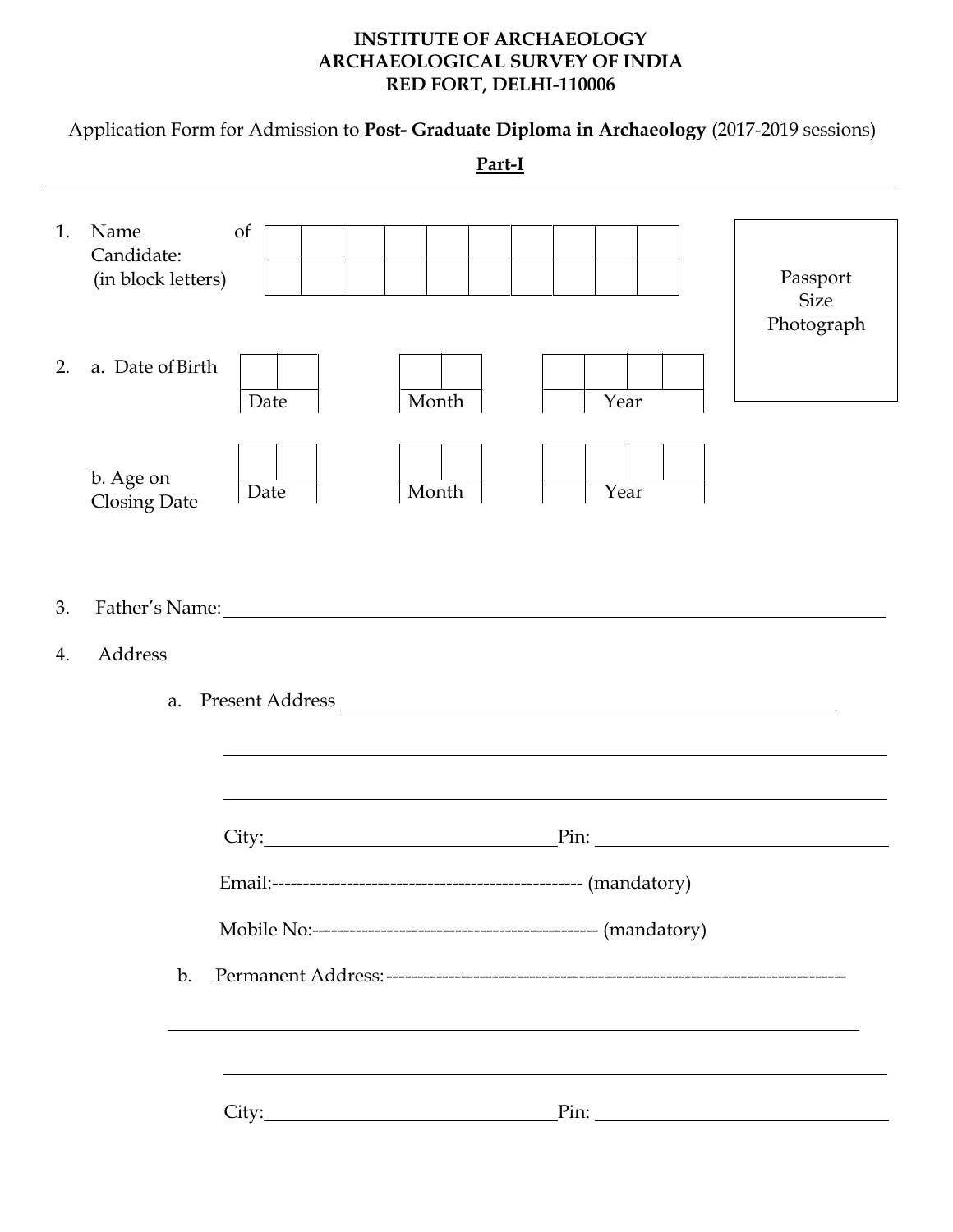# **5.** Community  $(\sqrt{})$

|  | . | זצו | )thers |  |
|--|---|-----|--------|--|

### 6. Academic Qualifications:

| Level          | Examination | Board/     | Year of | Subject | $%$ of | Division/ |
|----------------|-------------|------------|---------|---------|--------|-----------|
|                |             | University | Passing |         | Marks  | Grade     |
| Matriculation/ |             |            |         |         |        |           |
| Higher         |             |            |         |         |        |           |
| Secondary      |             |            |         |         |        |           |
|                |             |            |         |         |        |           |
| Graduation     |             |            |         |         |        |           |
|                |             |            |         |         |        |           |
|                |             |            |         |         |        |           |
| Post-          |             |            |         |         |        |           |
| Graduation     |             |            |         |         |        |           |
|                |             |            |         |         |        |           |
| Other (if any) |             |            |         |         |        |           |
|                |             |            |         |         |        |           |
|                |             |            |         |         |        |           |
|                |             |            |         |         |        |           |

# 7. a. Research Experience:

(List of Publication to be attached)

b. Field Experience if any:

I do hereby declare that the particulars furnished by me above are correct to the best of my knowledge. I also undertake to abide by the rules and regulations of the Institute.

Date:

Place: Signature of Applicant